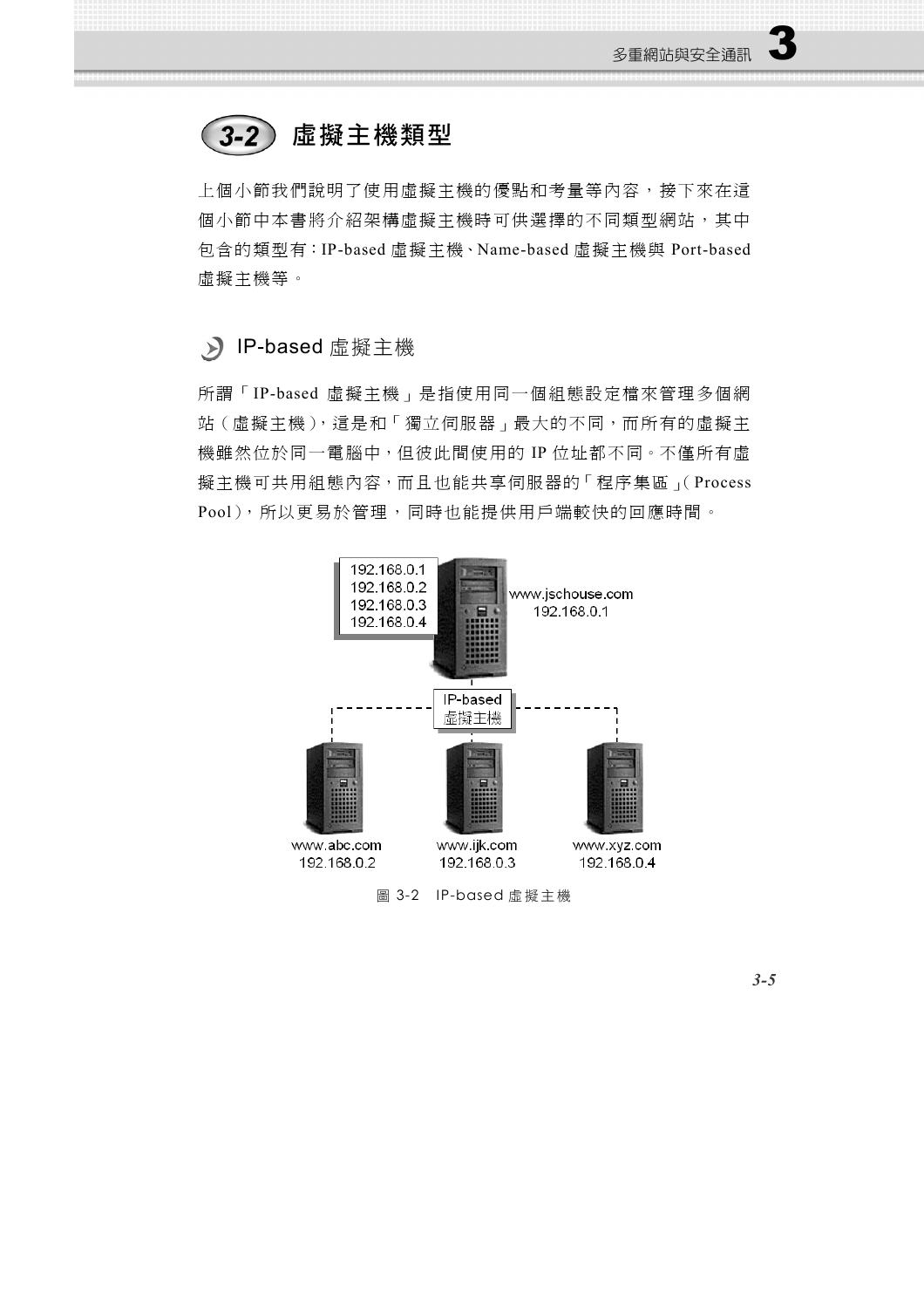# Linux 架站實務

但此架構的缺點是需要較多的 IP 位址(因為每個虛擬主都使用不同的 IP 位址)、較多的網路卡,或是將多個 IP 位址「連結」(Binding) 在 同一張網路卡上(這就是所謂的 IP Alias),所幸目前較新的作業系統, 例如 Linux,都可支援這些功能。

### Name-based 虛擬主機

為了解決 IP-based 虛擬主機消耗過多 IP 位址的缺點,因此在 Apache 伺服器中支援「Name-based 虛擬主機」的功能,此類型的虛擬主機允 許多個網站共用一個 IP 位址,因此可大大降低對 IP 位址的需求

但是 Name-based 虛擬主機的方式只支援使用 HTTP/1.1 瀏覽器的用戶 端,因為它需要利用 HTTP/1.1 通訊協定中的「Host」表頭功能,以使 得 Apache 伺服器可識別用戶端要求的目標主機,所幸目前只有不到 1%的用戶端使用 HTTP/1.1 之前版本的瀏覽器,因此在支援度的部份 應該不成問題。



圖 3-3 Name -based 虚擬主機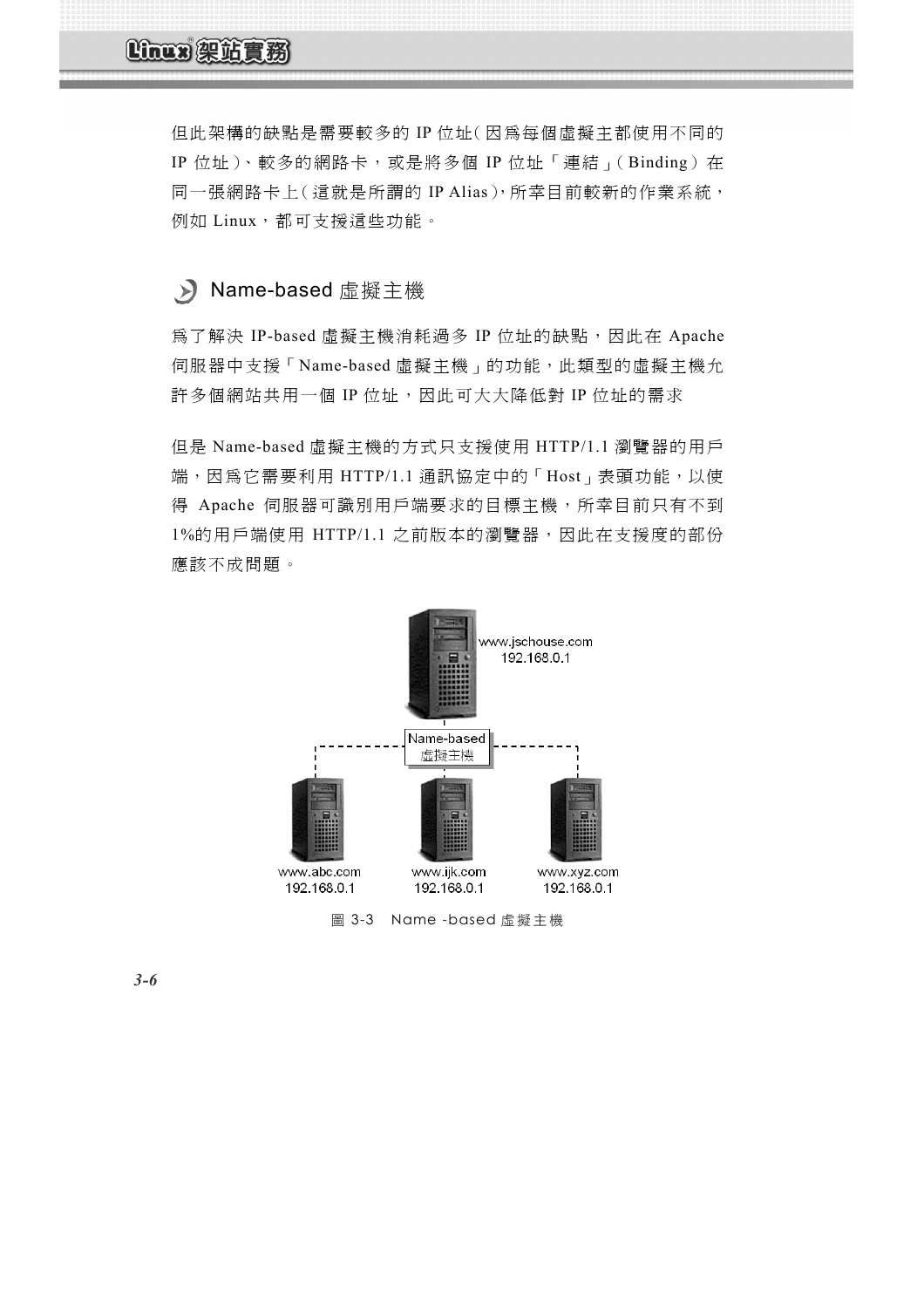Name-based 虛擬主機的設計原理很簡單,只要在 DNS 伺服器中,將 每個虛擬主機名稱都對應到同一個 IP 位址,然後再到 Apache 伺服器 上的 httpd.conf 檔案中,設定所有的 Name-based 虛擬主機都使用同一 個 IP 位址,如此便完成所有的設定。

由以上的說明可以了解,使用 Name-based 虛擬主機的方式可以解決建 立 IP-based 虛擬主機時的問題,但是在以下的情形時,建議仍然使用 IP-based 虛擬主機為官:

- 用戶端瀏覽器若是使用較早期的 HTTP 標準,例如 HTTP/1.0,則無法連接 Name-based 虛擬主機,因為瀏覽 器在連接至 Name-based 虛擬主機時,必須傳送 HTTP 主 機表頭,這就必須使用 HTTP/1.1 的標準。
- Name-based 虛擬主機無法使用 SSL 功能,這是由於 SSL 通訊協定本身的限制。
- 有些作業系統及網路設備使用特殊的頻寬管理技術,因 而無法在同一個 IP 位址上區分不同的主機。

#### Port-based 虛擬主機

所謂的 Port-based 虛擬主機是指,在相同的 IP 位址或網域名稱上,由 不同連接埠所建立的虛擬主機,因此利用此方式可快速的建立多個虛 擬主機。以下是一些 Port-based 虛擬主機的可能範例:

- 192.168.0.1
- $\triangle$  192.168.0.1:81
- 192.168.0.1:800
- 192.168.0.1:800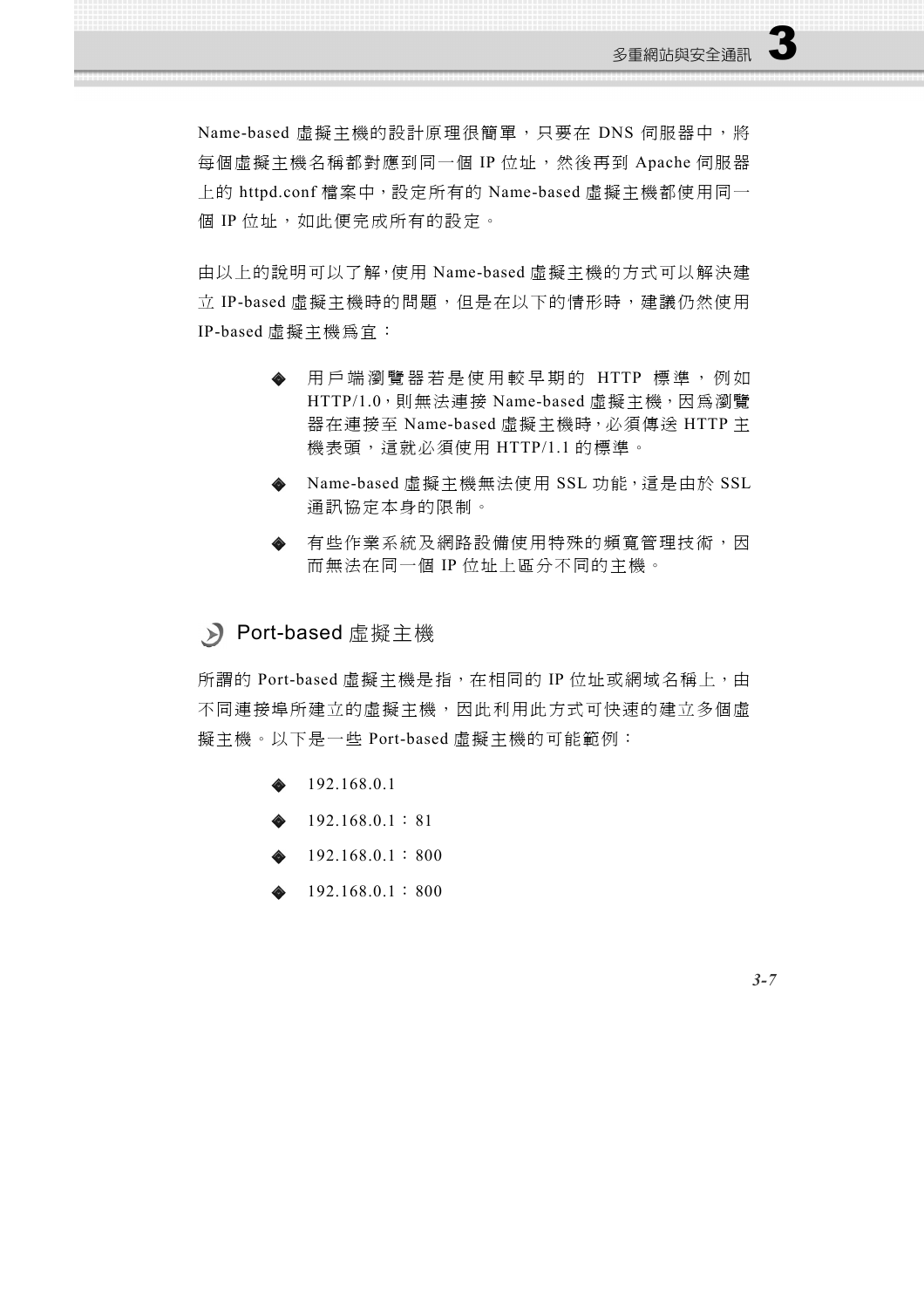**Linux 架站實務** 

NOTE 若沒有在 IP 位址或網域名稱後指定連接埠號碼,則 表示使用 HTTP 的預設 80 連接埠。

但通常這種方式的虛擬主機都是屬於私人或實驗性質的用途居多,因 為每一個位址可允許使用的連接埠有 65536個 (0~65535), 而 HTTP 預設的連接埠為 80,所以若是任意變更 Apache 使用的連接埠號碼, 則一般的用戶端並無法成功進行連接(除非得知確定的連接埠號碼)。

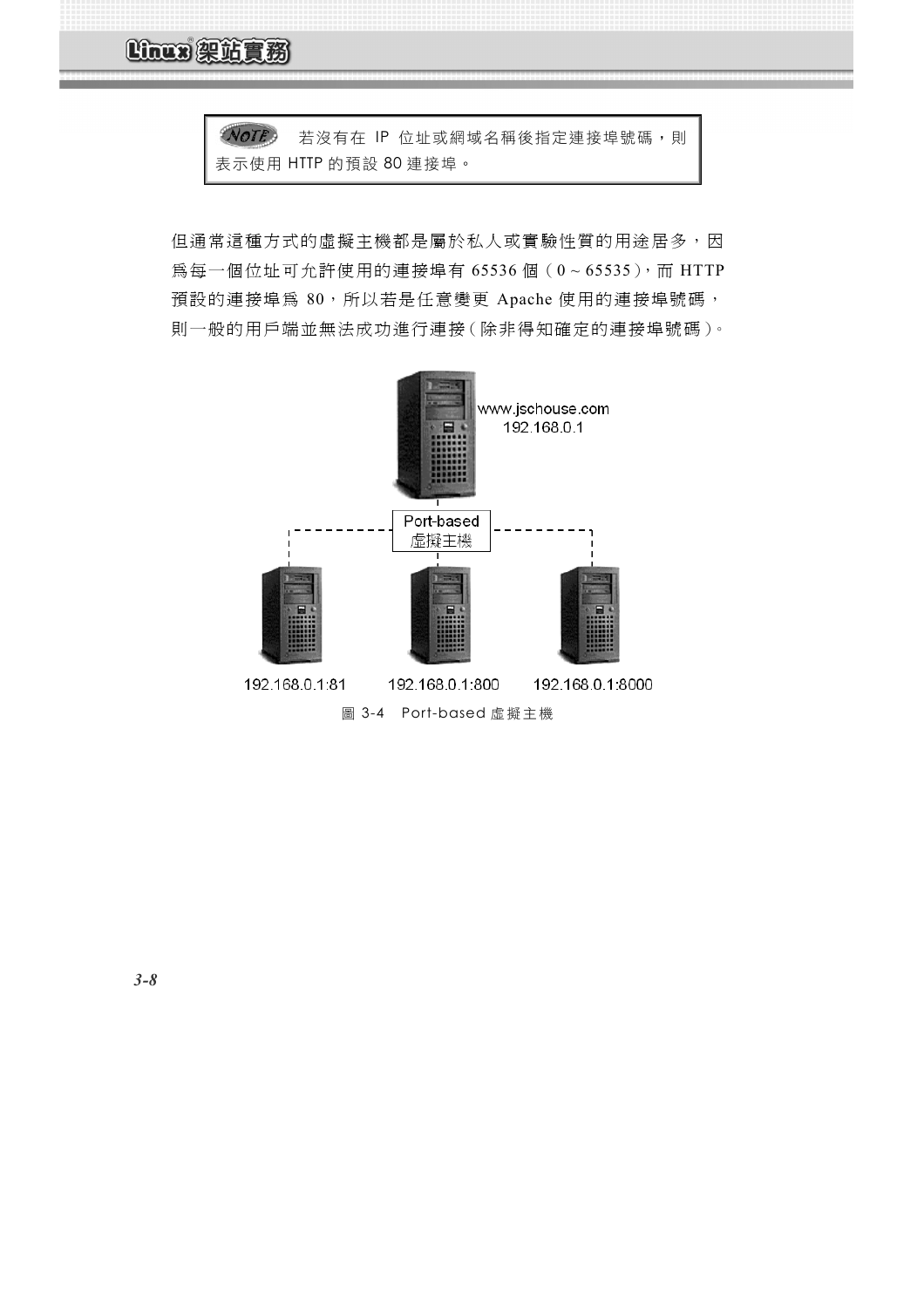# 3-3) 虛擬主機內容選項

其實在設定虛擬主機的組態內容時,可用選項並不多,其中包含的有: DocumentRoot、NameVirtualHost、ServerAlias、ServerName、ServerPath 和 VirtualHost 等。因為有些選項已在先前的小節中介紹過, 所以在此 我們將說明其他選項的設定方法,以便在下個小節架設虛擬主機之用。

## NameVirtualHost

「NameVirtualHost」是設定 Name-based 虛擬主機的必要選項,因為 它可用來指定虛擬主機使用的 IP 位址,所以不建議在此直接以主機名 稱替代 IP 位址。以下是一個指定虛擬主機 IP 位址的範例:

NameVirtualHost 192.168.0.1

在某些情形下,您可能希望虛擬主機使用特定的連接埠號碼,例如尚 在測試中或專供特定人員使用的 Web 伺服器等, 此時也可以使用 「NameVirtualHost」選項來支援連接埠的指定。以下是一個指定虛擬 主機 IP 位址及連接埠號碼的範例:

NameVirtualHost 192.168.0.1:8080

在 1.3.13 版之後的 Apache 伺服器,允許使用萬用字元「\*」來取代個 別 IP 位址的輸入,它表示連接主機上所有的可用 IP 位址,這可節省 逐一輸入的時間。以下是一個使用萬用字元取代 IP 位址的範例:

NameVirtualHost \*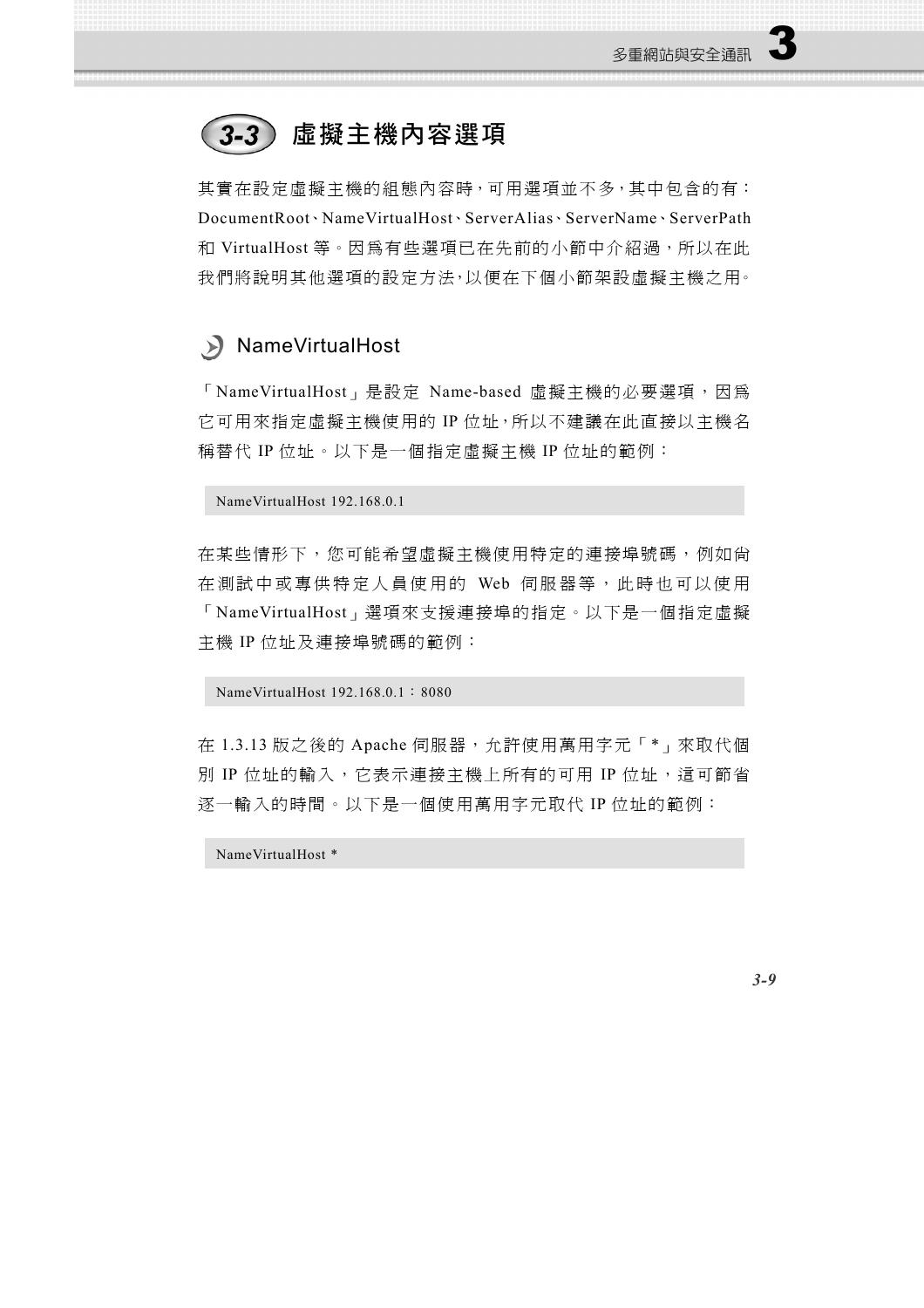## ServerAlias

「ServerAlias」也是設定 Name-based 虛擬主機的必要選項,但它只適 用於 1.1 版之後的 Apache 伺服器。此選項可以為虛擬主機新增其他的 別名,例如 2 個同時使用 192.168.0.1 位址所建立的 Name-based 虛擬 主機,可以分別使用 www.jschouse.com 和 www.second.com 的別名, 但需注意一點,除了在此處指定伺服器的別名外,這2個別名也必須 於 DNS 伺服器中登錄(A 或 CNAME 資源記錄)。以下是一個新增虛 擬主機別名的範例:

ServerAlias w2.jschouse.com

# VirtualHost

<VirtualHost>和</VirtualHost>區塊是用來包含多個在虛擬主機上使 用的選項,當伺服器收到用戶端對於特定虛擬主機上的文件要求時, 它就會使用包含在<VirtualHost>和</VirtualHost>之間的組態內容。以 下是使用的語法及說明:

<VirtualHost addr[: port] [addr[: port]] ...> ... </VirtualHost>

在語法中的「addr」可以使用以下二種方法來表示:

虛擬主機的 IP 位址 ◆ 虛擬主機的主機名稱

以下的範例表示虛擬主機只使用單一 IP 位址:

<VirtualHost 192.168.0.1> ServerAdmin webmaster@jschouse.com DocumentRoot /www/docs/jschouse ServerName www.jschouse.com ErrorLog logs/jschouse-error\_log </VirtualHost>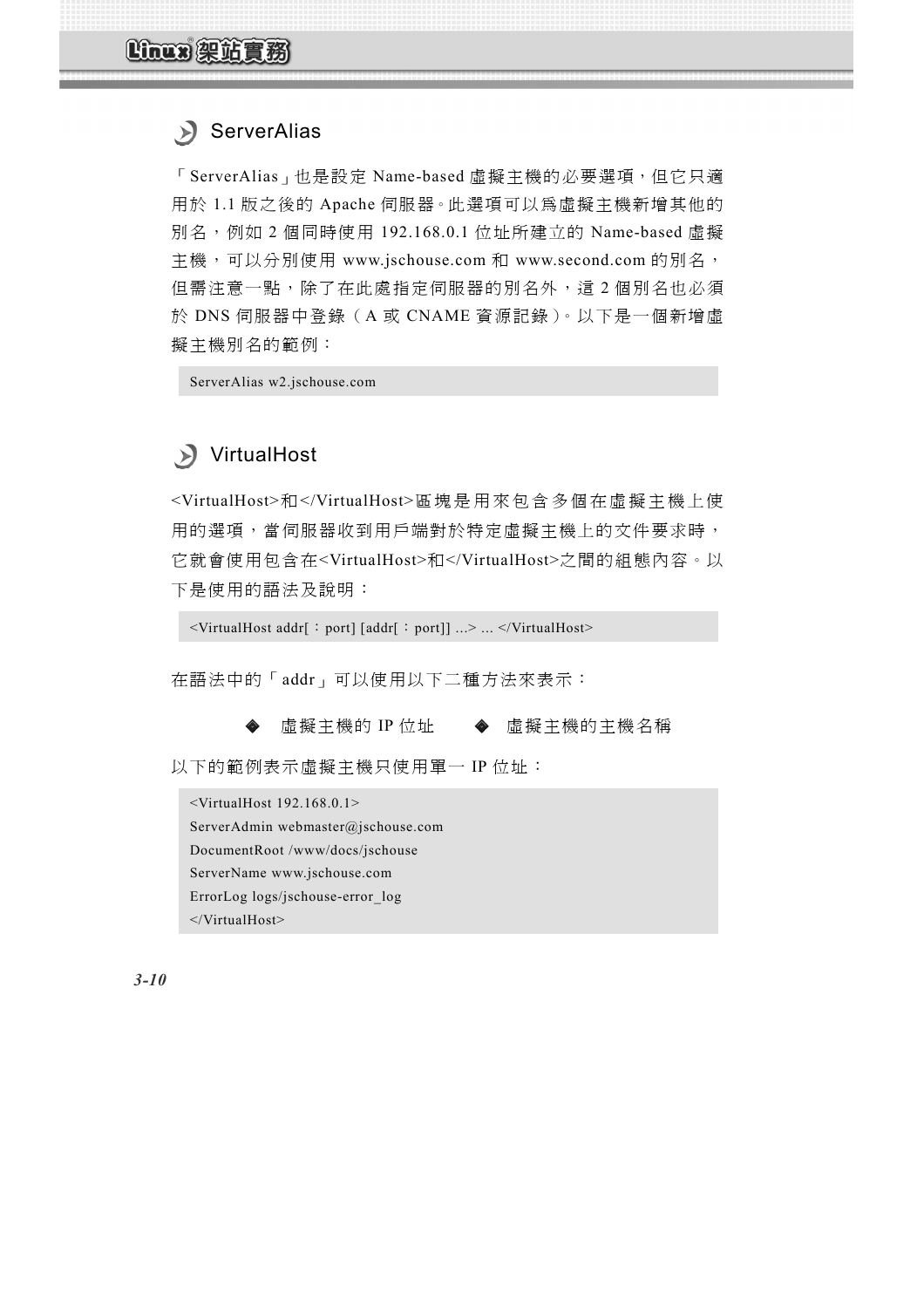以下的範例表示虛擬主機同時使用多個 IP 位址:

```
<VirtualHost 192.168.0.1 192.168.0.2>
DocumentRoot /www/docs/jschouse
ServerName www.jschouse.com
ServerAlias sales 
</VirtualHost>
```


在前幾個小節中,本書介紹許多與虛擬伺服器有關的內容,接下來在 這個小節我們將進行虛擬主機的實際架設,本書在此將以3種不同的 範例來說明各類虛擬主機的架設方法,這些包括:

- IP-based 虛擬主機架設
- Name-based 虛擬主機架設
- Port-based 虛擬主機架設

因為以下的範例都是使用同一張乙太網路卡,所以為了方便說明起 見,我們先在此網路卡上新增其他的 IP 位址(IP Alias),在新增 IP 位址時可以使用下面的指令:

[root@ns1 root]# ifconfig eth0:1 192.168.0.121 netmask 255.255.255.0 up [root@ns1 root]# ifconfig eth0:2 192.168.0.122 netmask 255.255.255.0 up [root@ns1 root]# ifconfig eth0:3 192.168.0.123 netmask 255.255.255.0 u p

在新增並啓用 IP Alias 後,最好能使用「ping」指令以確定設定內容 是否無誤: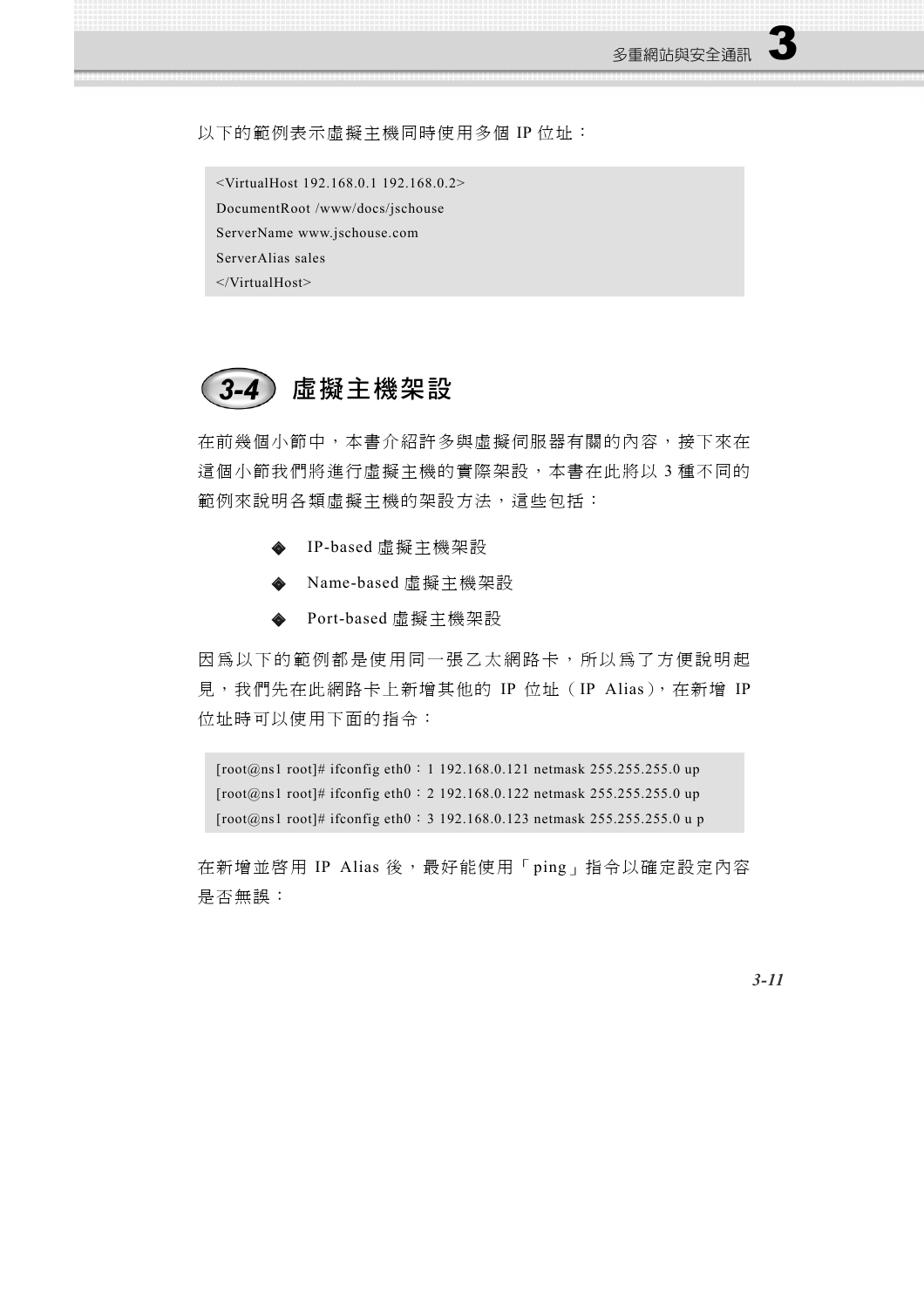[root@ns1 root]# ping -c 2 192.168.0.123 PING 192.168.0.123 (192.168.0.123) from 192.168.0.123:56(84) bytes of data. 64 bytes from  $192.168.0.123$ : icmp\_seq=1 ttl=64 time=0.087 ms 64 bytes from  $192.168.0.123$ : icmp\_seq=2 ttl=64 time=0.066 ms --- 192.168.0.123 ping statistics ---

2 packets transmitted, 2 received, 0% loss, time 1000ms rtt min/avg/max/mdev =  $0.066/0.076/0.087/0.013$  ms

有關 IP Alias 的內容請參考「1-4-1 設定網路卡組態 -ifconfig 指令」小節說明。

## > IP-based 虛擬主機架設

以下本書將以三種不同的範例,來說明架設 IP-based 虛擬主機時可能 出現不同的情況:

範例一  $\bullet$ 

> 主機上有二個可用 IP 位址: 192.168.0.1 和 192.168.0.121, 它 們對應的主機名稱分別為 www.jschouse.com(主要伺服器) 與 www.virtual.com(虛擬主機)。以下是符合此情況的範例:

```
[root@ns1 root]# vi /etc/httpd/conf/httpd.conf
DocumentRoot "/var/www/html"
ServerName www.jschouse.com
<VirtualHost 192.168.0.121>
          DocumentRoot "/var/www/virtual"
          ServerName www.virtual.com
</VirtualHost>
```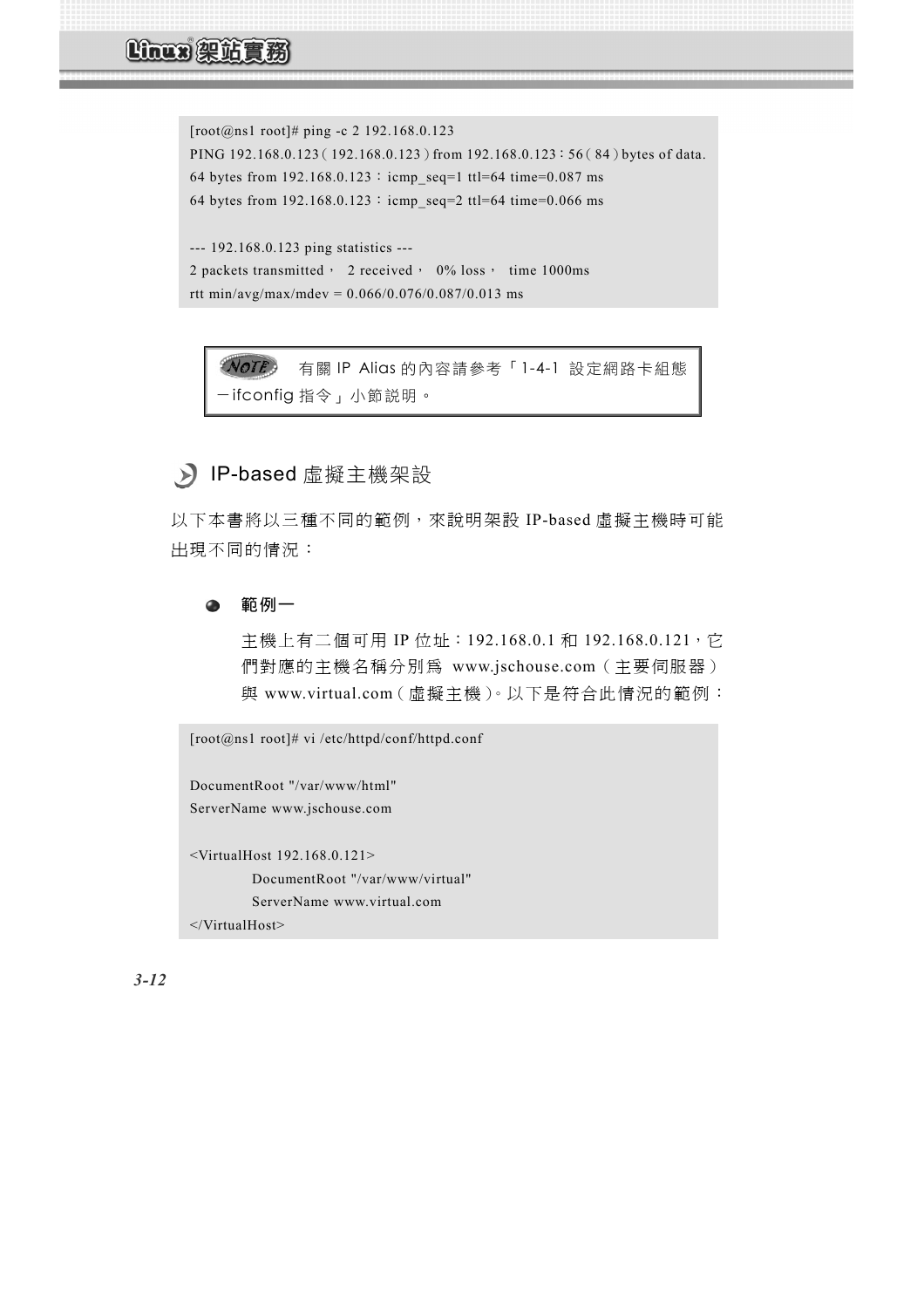在 上例中 ,使用 www.virtual.com 的名稱 只能連 接 到 192.168.0.121 的虛擬主機,而使用 www.jschouse.com 來連 接,也只能存取主要伺服器(192.168.0.1)上的資源。

NOTE<sub>2</sub> 若要使用以上二個主機名稱來進行連接,則必須先在 DNS 伺服器中新增這二個主機名稱的 A 資源記錄,若是沒有新 增此記錄,仍可使用 IP 位址的方式連接。

#### ● 範例二

主機上有二個可用 IP 位址: 192.168.0.1 和 192.168.0.121, 它 們對應的主機名稱分別為 www.jschouse.com 與 www.virtual.com,但是沒有指定何者為主要伺服器(非虛擬 主機)。以下是符合此情況的範例:

ServerName www.jschouse.com <VirtualHost 192.168.0.1> DocumentRoot "/var/www/jschouse" ServerName www.jschouse.com </VirtualHost> <VirtualHost 192.168.0.121> DocumentRoot "/var/www/virtual" ServerName www.jschouse.com </VirtualHost>

> 在以上的範例中,因為所有的 IP 位址都被指定為虛擬伺服器 **所使用,因此並沒有主要伺服器。**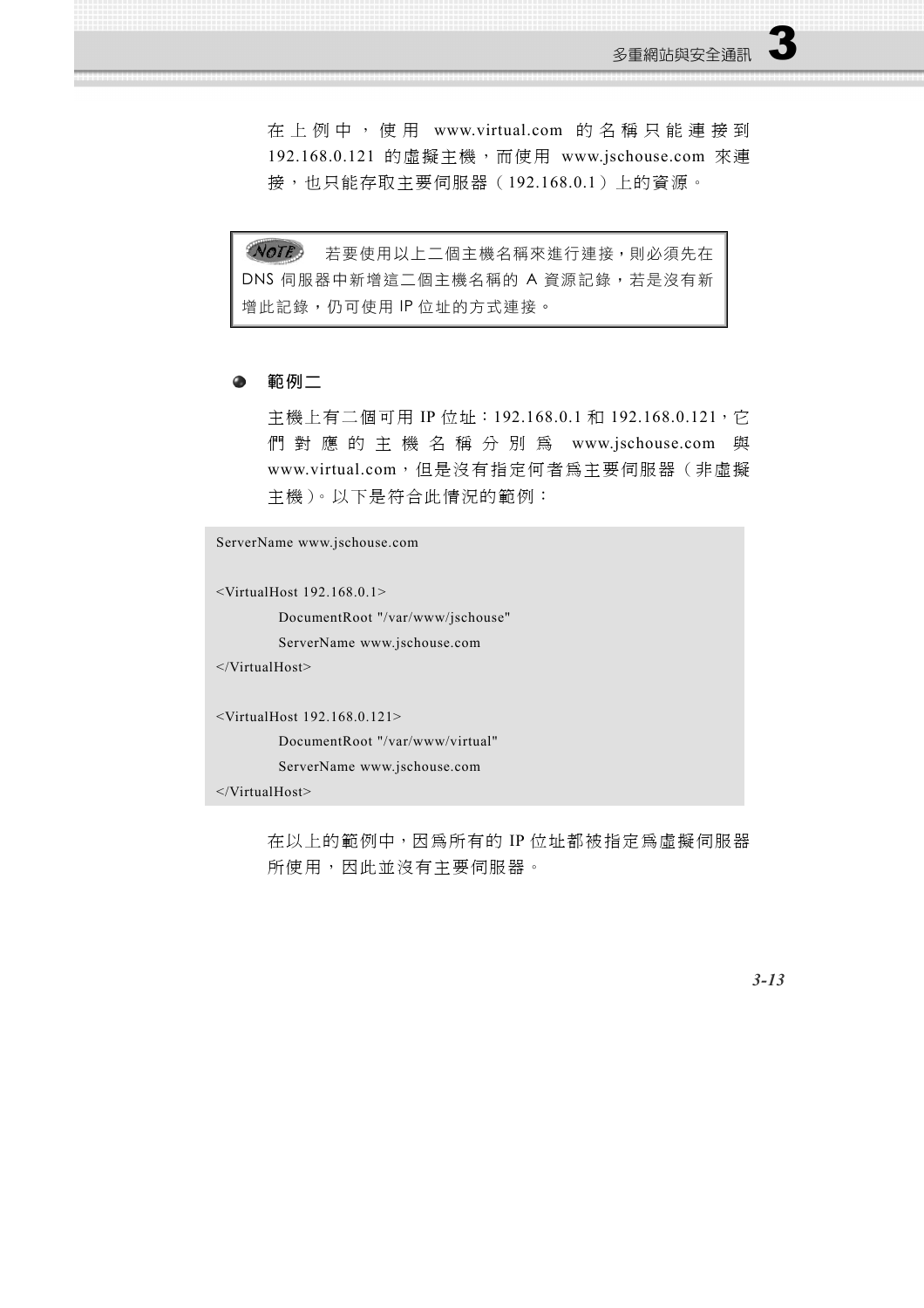```
\bullet範例三
```
主機上有二個可用 IP 位址: 192.168.0.1 和 192.168.0.121, 它 們對應的主機名稱分別為 www.jschouse.com 與 www-cache.virtual.com,但是沒有指定何者為主要伺服器(非 虛擬主機)。前者監聽連接埠 80 的要求,而 www-cache.virtual.com 上啟用代理伺服器快取(Proxy Cache) 的功能,並且監聽連接埠 8080 的交通。以下是符合此情況的 範例內容:

<VirtualHost 192.168.0.1:80>

 DocumentRoot /var/www/jschouse ServerName www.jschouse.com

</VirtualHost>

<VirtualHost 192.168.0.121:8080>

 DocumentRoot /var/www/cache ServerName www-cache.virtual.com

```
<Directory proxy: >
         Order Deny, Allow
          Deny from all
          Allow from 192.168.0.0/25 
 </Directory>
```
</VirtualHost>

在以上的範例中,所有的 IP 位址都被指定為虛擬伺服器所使 用,因此沒有主要伺服器。用戶端只能使用連接埠 80 來連接 至 Web 伺服器,而代理伺服器則使用連接埠 8080。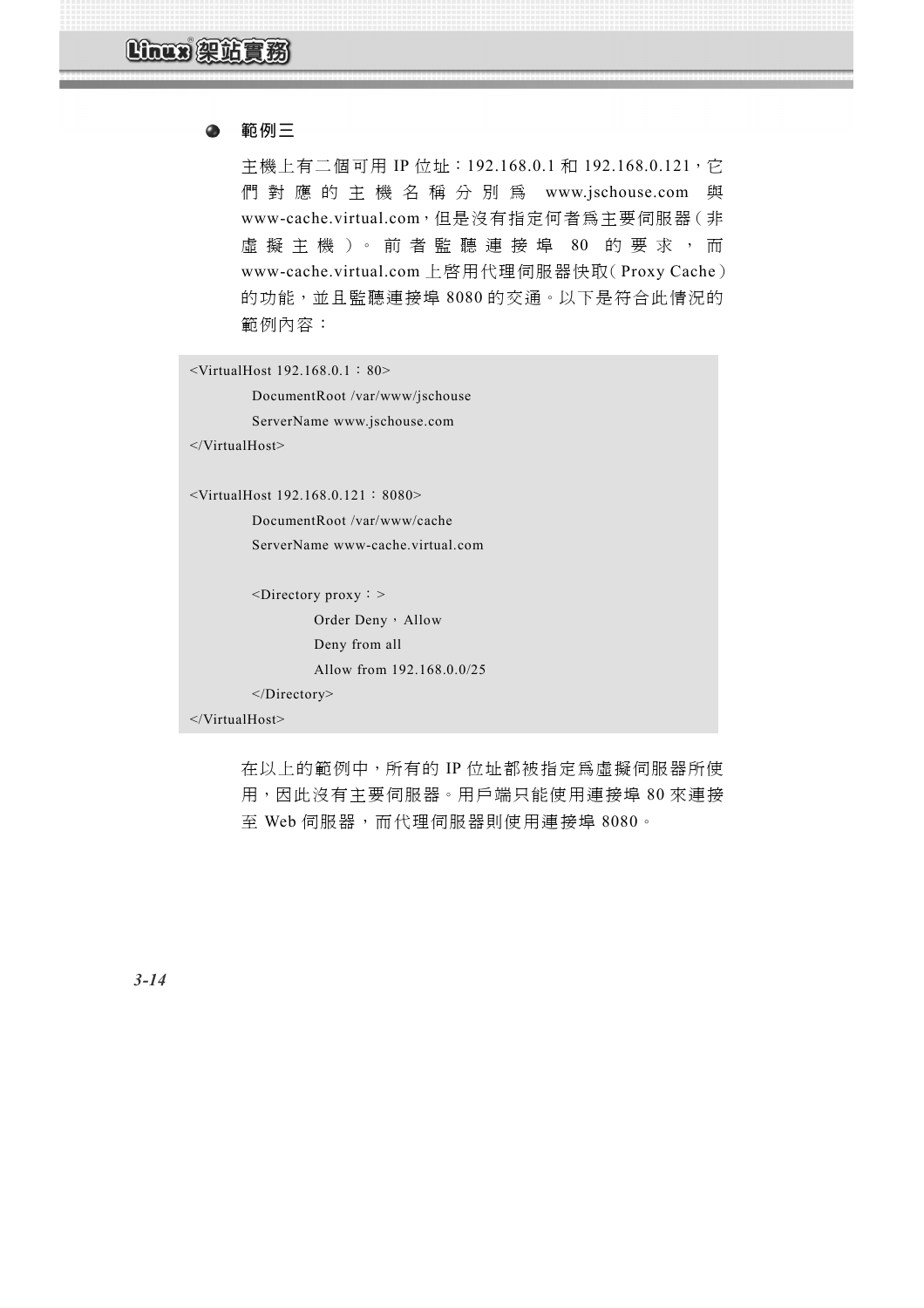## > Name-based 虛擬主機架設

假設 Apache 伺服器的主機名稱為 www.jschouse.com, 同時它也擁有 二個別名 (Aliases) - sales.jschouse.com 與 backup.jschouse.com, 而 這些別名都使用同一個 IP 位址 (192.168.0.1)。以下是符合此情況的 設定範例:

| ServerName www.jschouse.com    |
|--------------------------------|
|                                |
|                                |
| $\le$ VirtualHost 192.168.0.1> |
| DocumentRoot/var/www/sales     |
| ServerName sales.jschouse.com  |
| $\langle$ /VirtualHost>        |
|                                |
| $\le$ VirtualHost 192.168.0.1> |
| DocumentRoot /var/www/backup   |
| ServerName backup.jschouse.com |
| $\langle$ /VirtualHost>        |
|                                |

在此範例中,雖然三個 Web 網站使用的 IP 位址都相同,但是透過 Name-based 虛擬主機的架設,就可得到不同的網頁內容,其中最重要 的部份就在 DNS 伺服器中的設定。因為我們會在第十一章詳細說明 DNS 伺服器的使用,所以本書在此僅列出設定的步驟,其方法如下:

Step<br />
建立正解區域,這個部份需要在 DNS 中的/etc/named.conf 檔案 新增以下的內容: